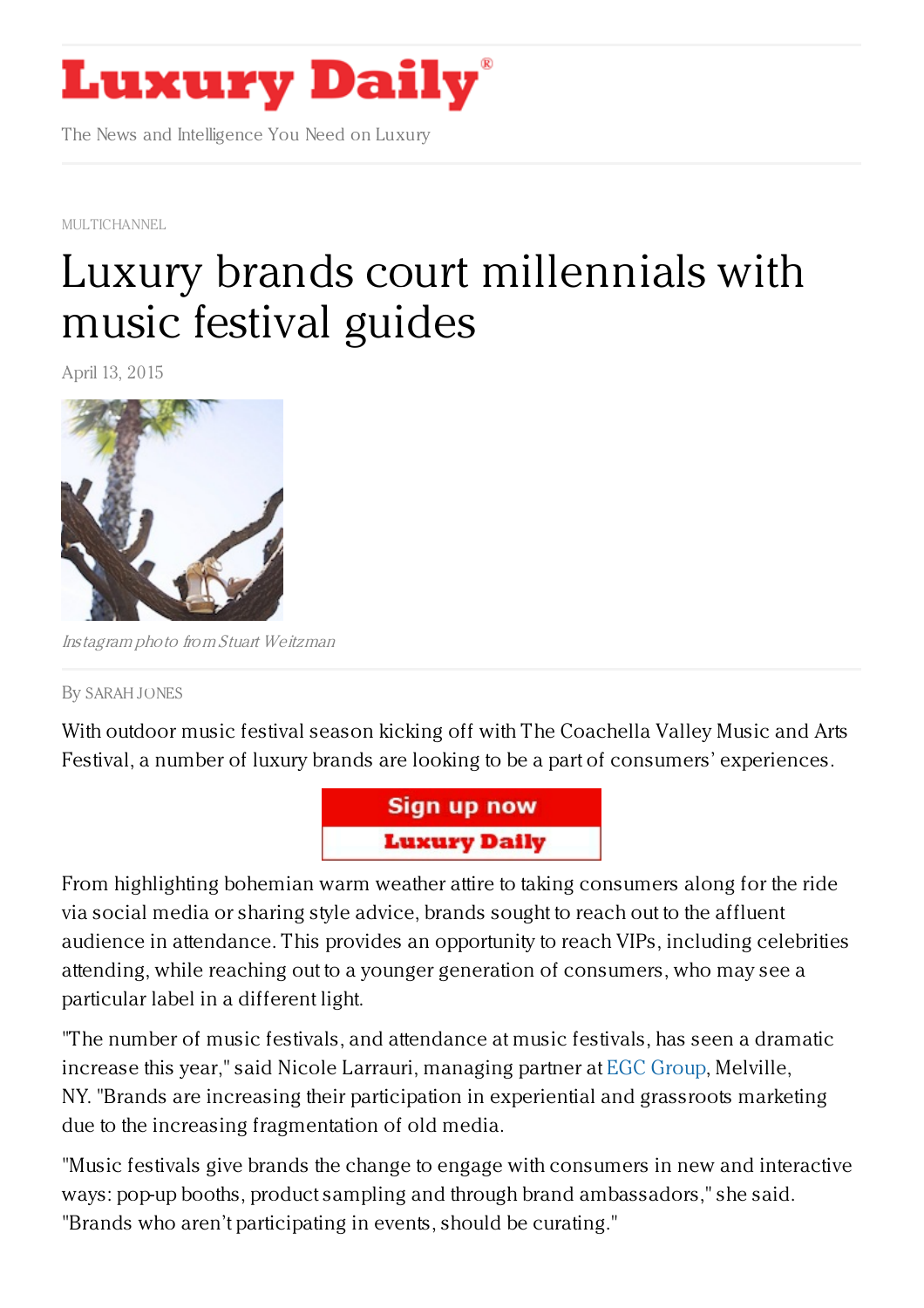Festival fashion

From March 20, Nordstrom's Pop-In shop has been dedicated to festival-inspired goods. The store's director of creative projects Olivia Kim curated a mix of products that will come in handy for festivals big or small, including a Kleen Kanteen or colored hair extensions.

A dedicated page of the retailer's Web site has interchangeable animated neon backgrounds to give consumers a thematic shopping experience as they browse. Via the page, consumers can also stream an exclusive Major Lazer x Pop-In playlist.



Screenshot of Nordstrom Pop-In page

Neiman Marcus used a blog post to share its top picks, referencing the bands on the lineup that also performed at the retailer's SxSW stage during its Make Some Noise campaign (see [story](https://www.luxurydaily.com/128791/)). Suggestions included a Chloé flounce blouse paired with a laceembellished skirt and Paul Andrew espadrille sandals, each offered with advice on where and how to wear them.



**Neiman Marcus** April 8 at 6:00pm - @

Everything you need to master the new bohemian look at Coachella, right here.



10 Things To Wear At Coachella This Weekend Expect stellar music, pool parties and boho-chic galore at the Coachella Valley Music and Arts Festival. OAK.CTX.LY

Facebook post from Neiman Marcus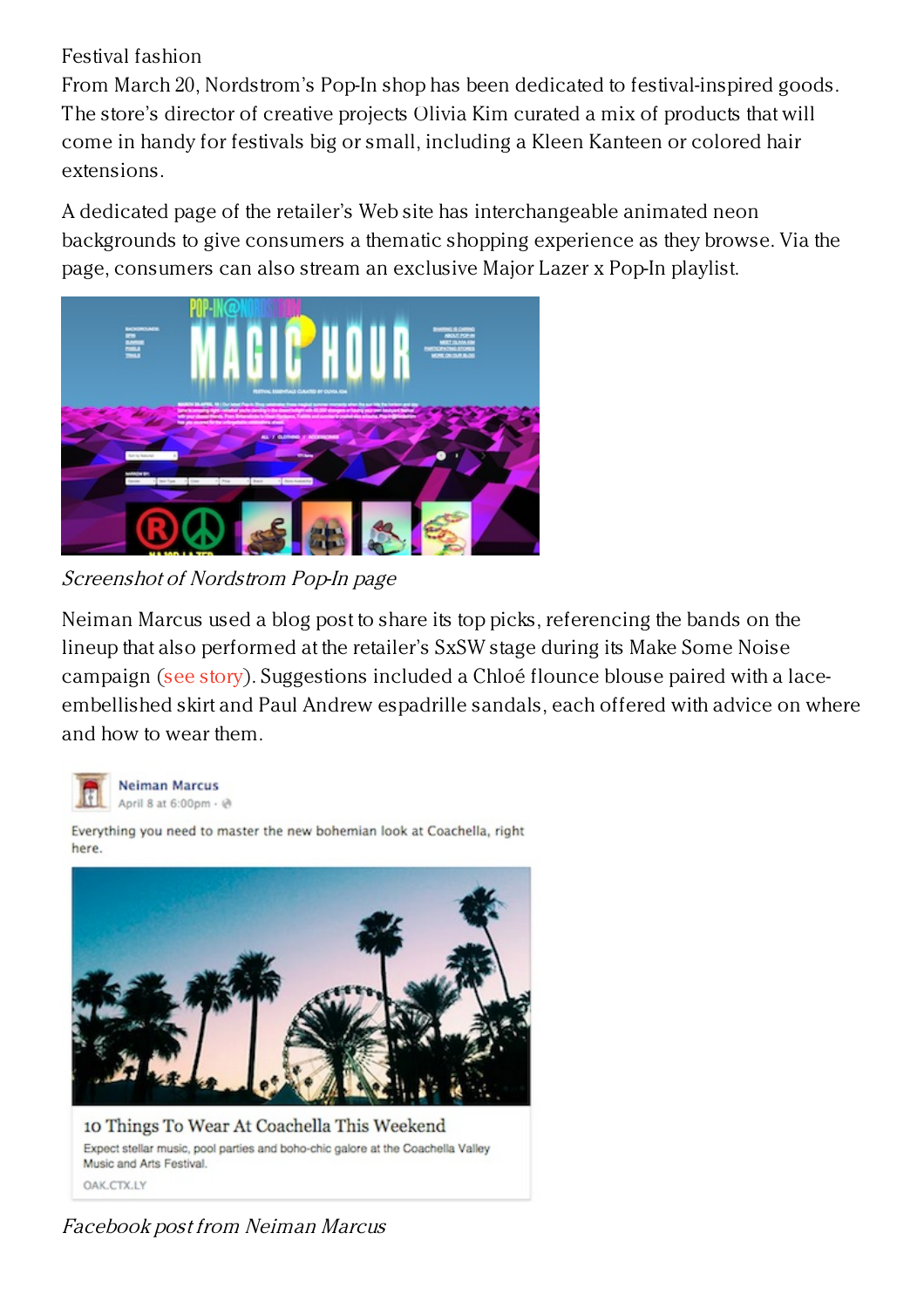Also doling out advice was DVF's style editor Jessica Joffe, who wrote a blog post against flower crowns and tons of adornments and for a minimalist look grounded by sneakers and a wrap romper. She also shares her packing list, which includes horse food to be prepared for any pony sightings on the polo field and an instant camera to have physical memorabilia in hand immediately.



Suggested packing list for Coachella from DVF

Other brands sought to help consumers pack by drawing attention to products.

Stuart Weitzman looked to help consumers "be the star of the show at Coachella and beyond" through its Nerfertiti gladiator sandals. In a social post, the brand's shoes are shown on an ionic column, referencing Greece.

Department store Holt Renfrew recommended a similarly bohemian staple of fringe, whether a leather jacket or suede skirt.

Jimmy Choo highlighted metallic shoes and sunglasses for consumers to achieve a chic look.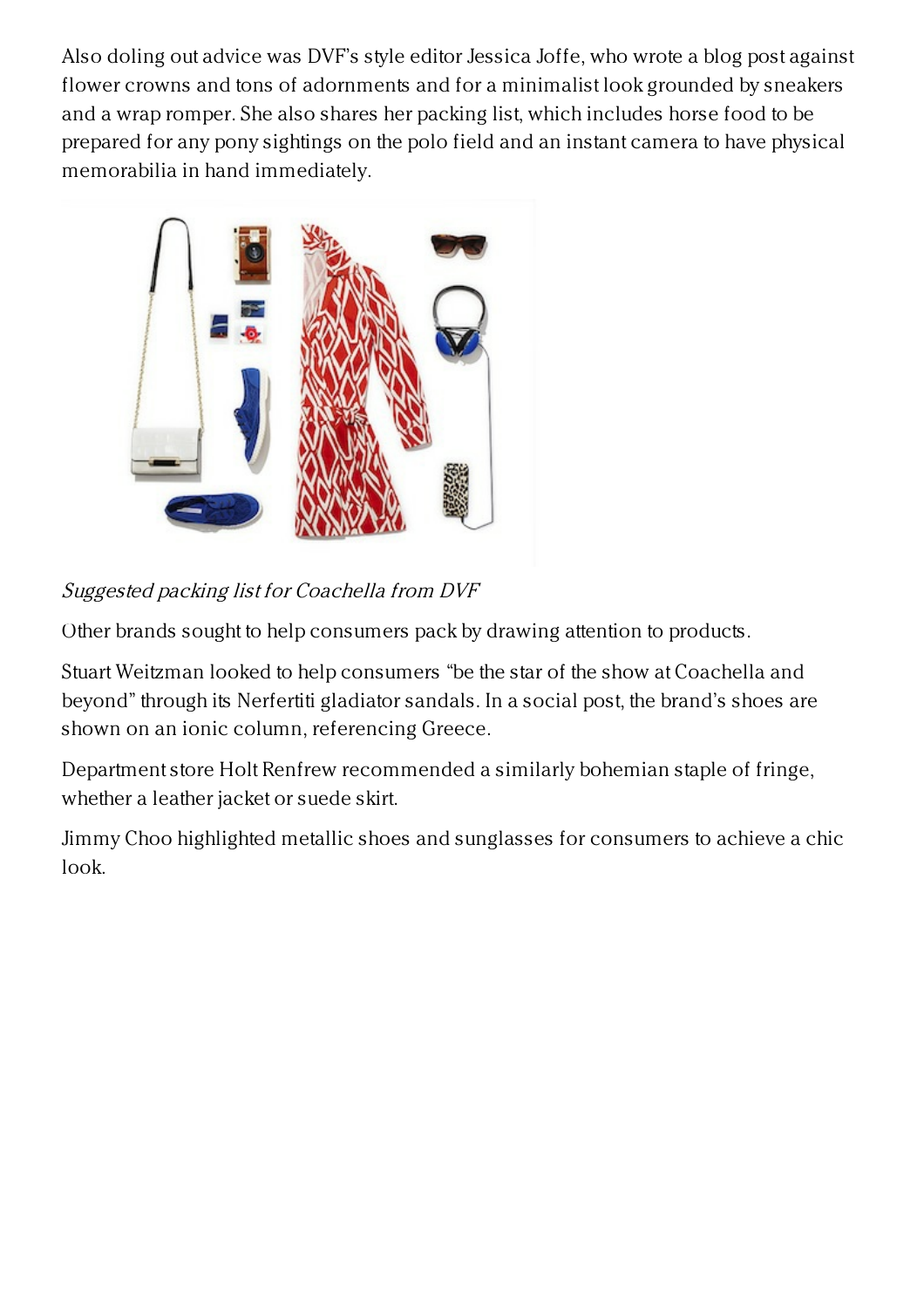

d.

 $22$ 

÷1



Play with bohemian fringing and metallic sandals this festival season #Coachella bit.ly/festival\_choo08 ow.ly/i/ag77v



## **JIMMY CHOO**

#### Tweet from Jimmy Choo

Barneys New York invited consumers to "shop free-spirited favorites" via an email and social media. An ecommerce edit featured a mix of Isabel Marant attire and accessories, Chantecaille sunscreen and bucket bags from Saint Laurent and Maison Margiela.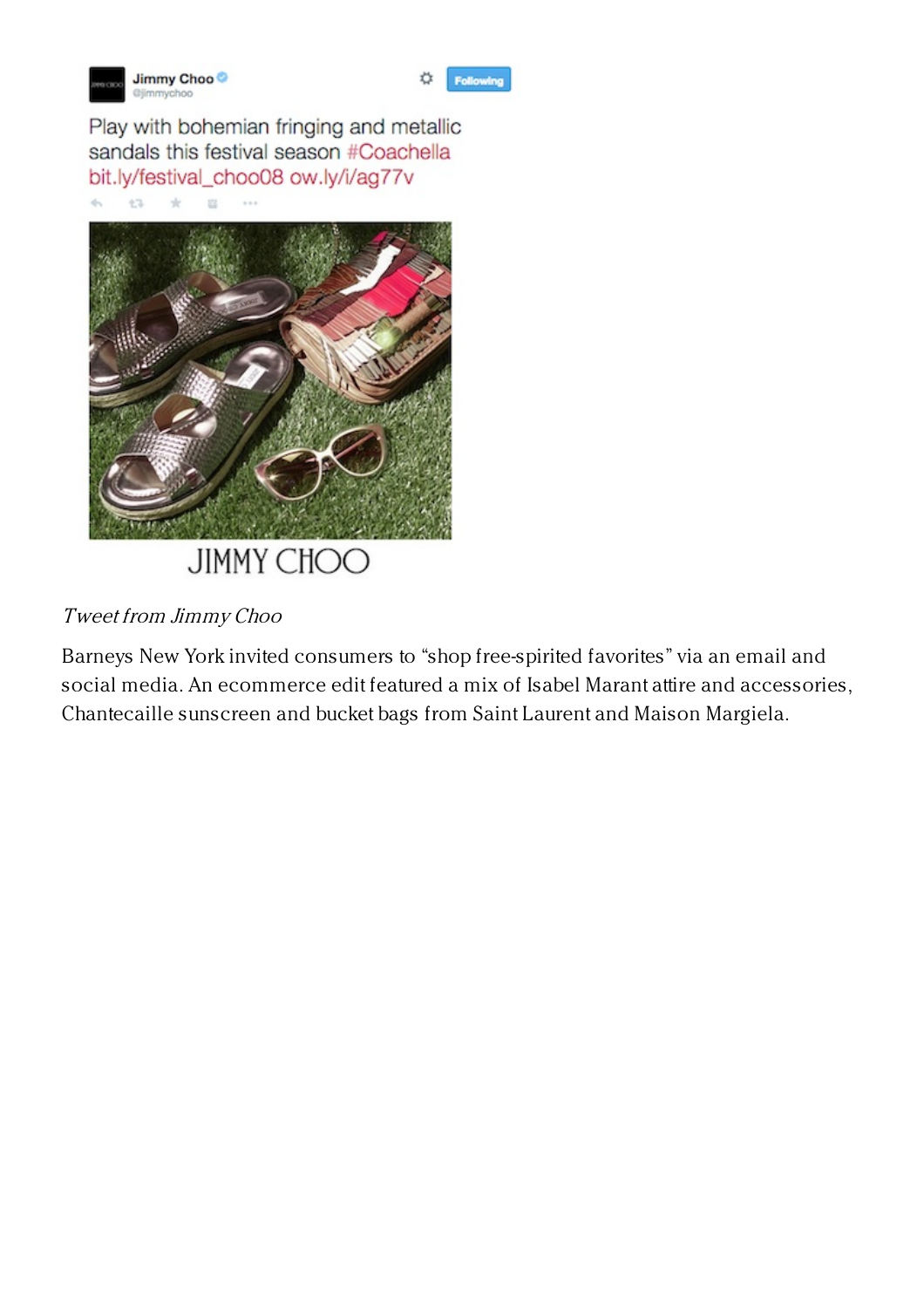

Email from Barneys

Over the first weekend of Coachella, from April 10-12, Abel Tesfaye, known by his stage name The Weeknd, took over Alexander Wang's Instagram account, giving the brand's consumers an inside look at the festival.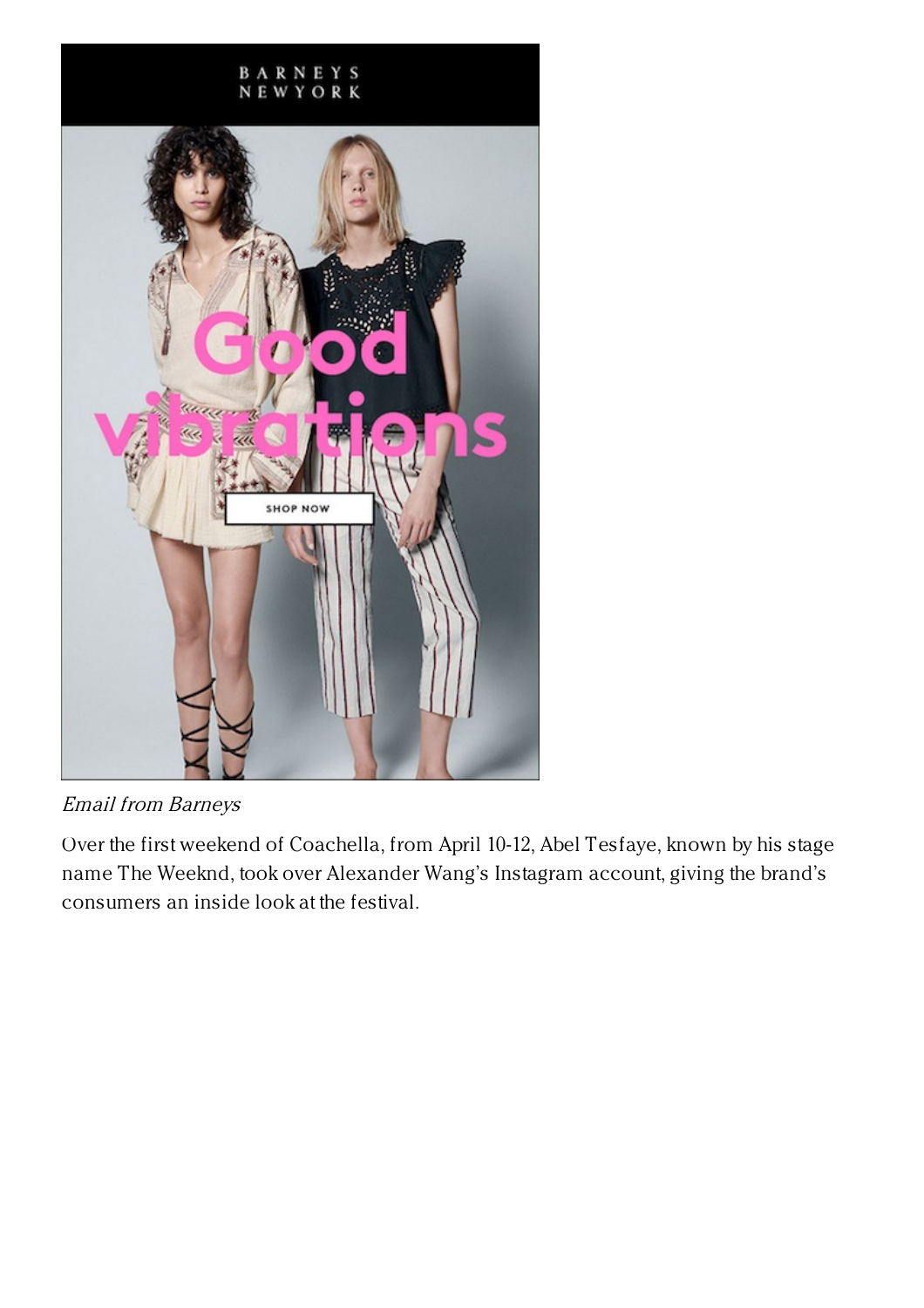

319

posts



764k followers

228

 $+$  Follow

#### following

AI FXANDER WANG

Alexander Wang Inc. @Abelxo takes over the Alexander Wang Instagram account for the 1st weekend of Coachella (4/10-4/12) Follow his experience #WANGxo

www.AlexanderWang.com



### Alexander Wang Instagram account

"Brands should be focusing on the complete path to conversion with a program like this," Ms. Larrauri said. "Starting with the awareness of festival-themed products, to well executed where to buy mobile programs and targeted social media efforts."

### Great outdoors

Other brands have shown off their outdoor appeal through festival appearances.

British apparel and accessories label Mulberry is giving consumers an up-close look at how its Bayswater handbag is made with a branded tent at the Wilderness festival in Oxfordshire, England.

The tent, labeled "Mulberry Loves Craft," lets consumers witness the brand's craftsmanship as well as make a personalized bracelet of their own. Creating an active way for consumers to experience the craftsmanship of the brand will likely help the message stick with participants (see [story](https://www.luxurydaily.com/mulberry-blends-craftsmanship-with-crafting-with-festival-appearance/)).

This type of placement may help brands make a more emotional connection with